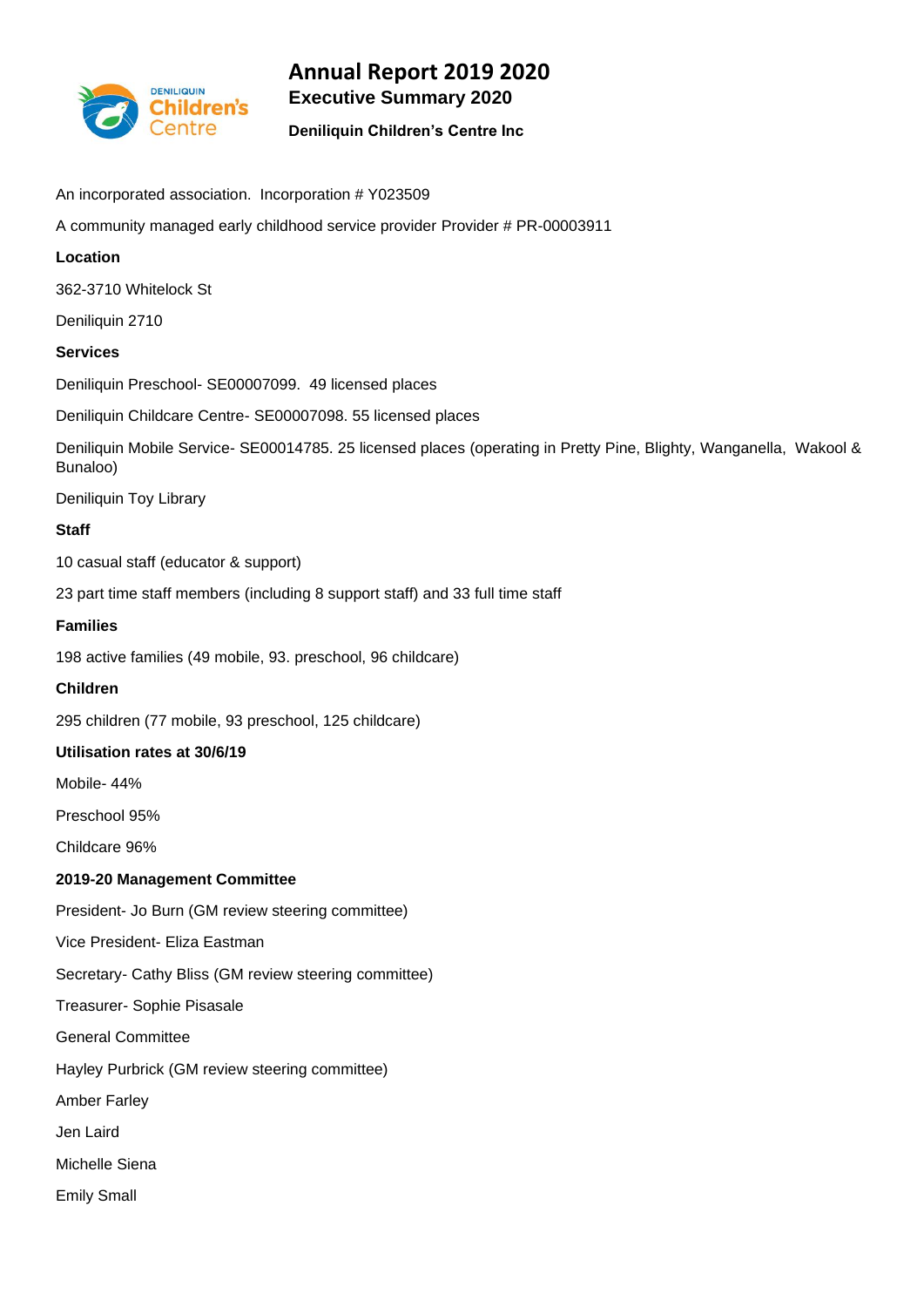

# Deniliquin Children's Centre

# **Management Committee- Approved Provider**

Auspicing body, accountable for legal and financial matters. The licensee- holds the license for the 3 services. Ensures the services provide quality education & care. The employer- ultimately responsible for industrial issues.

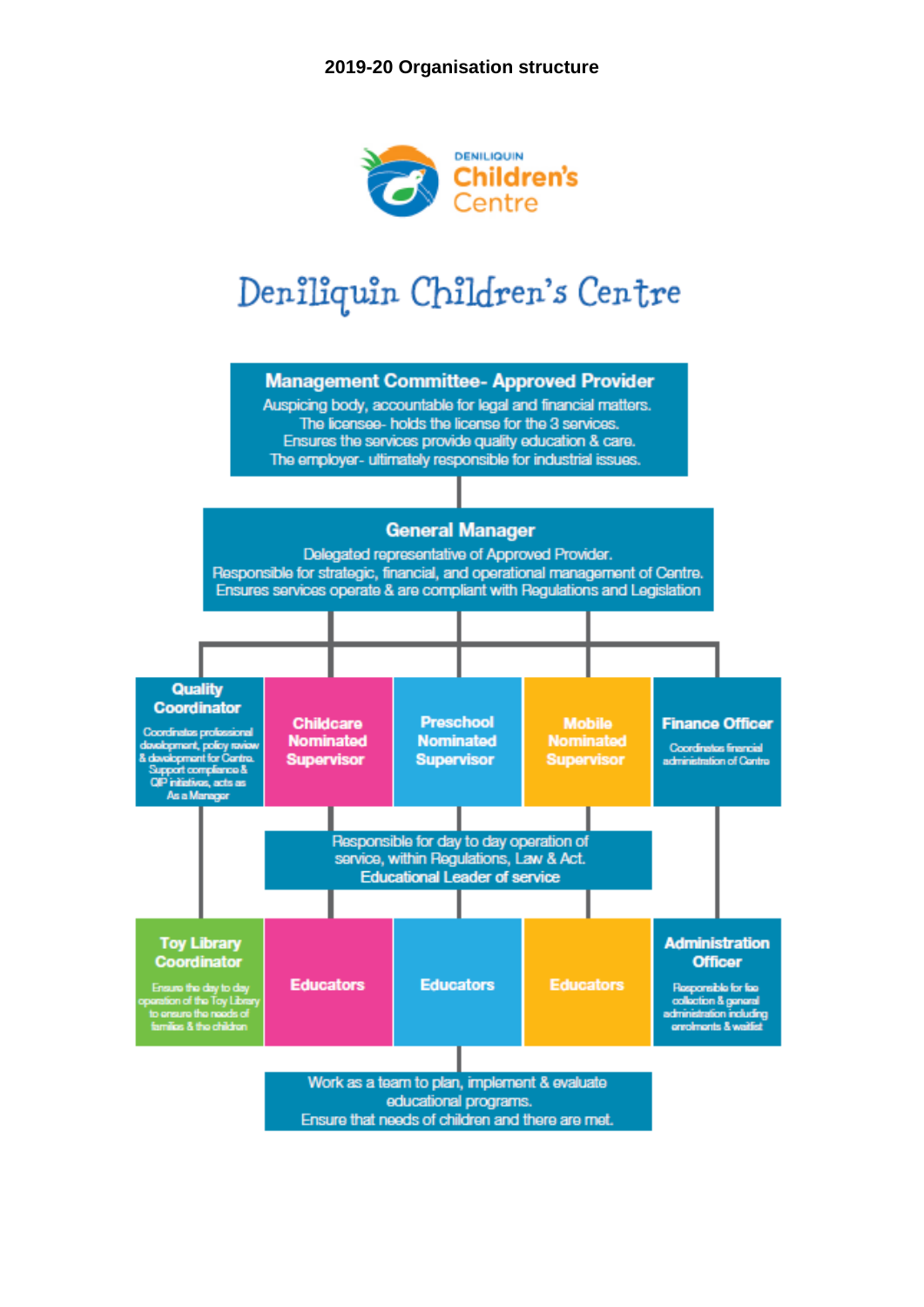# **Our Vision**

**Educating rural** children from the mind and heart

# **Our Mission**

To create safe, happy, stimulating environments in rural communities where children are supported to reach their potential and learn life long skills



**Our Values** 

We care for and help

children, families and educators in our Centre

**Empathy**<br>We have the ability to

understand and share

the feelings of others

creates feelings of great

pleasure and happiness

Joy<br>To be In our Centre

the development of

**Nurturing** 

#### **Inclusion**

**DENILIQUIN** 

Centre

A diversity of people feel<br>valued and respected, have access to opportunities and can contribute their perspectives and talents at our Centre

#### **Integrity**

We are honest and have strong principles

#### **Passion**

We have an Intense enthusiasm for the work of early childhood education

# **Our Philosophy**

We know that children who are nurtured to grow and learn will be the richness and beauty we all wish to see in the world.

We embrace children's sense of awe and wonder as well as their individuality and we encourage them to care for others and the world around them. We aspire to maximise participation in our services through active involvement In our community, exercising a culturally responsive approach that welcomes everyone and a deep commitment to advocate for the value of early childhood education. We respect and acknowledge the diversity of first people across communities and we value their contributions.

| We recoanise   |  |
|----------------|--|
| that it takes  |  |
| a village to   |  |
|                |  |
| raise a child. |  |

Our village believes:

- Children are capable, joyful and inspirational
- 
- Families are to be respected as the foundations of children's learning
- Educators are passionate, caring and responsive
- Our wider community is vibrant, knowledgeable and robust

Freedom to play, explore, learn and be adventurous is at the core of our curriculum. The wide-open plains of Deniliquin and surrounding country communities, on the land of Wamba Wamba and Perrepa Perrepa people, is where we call home. Our natural landscape is one of farming, shaped around the rivers and lagoon. Natural learning environments in all-weather are celebrated.

#### We hope childhood is a time for happiness where each child feels valued, capable and confident that their voice will be heard.

Responsive relationships where children are supported and guided resonate within our services. We value reflection, authenticity, partnerships and children's inspiration to develop a sense of belonging.

We instil a love of learning, giving each child the opportunity<br>to reach their full potential.

We believe education is 'the kindling of the flame, not the filling of the vessel' (Socrates)

#### Knowing that children learn best through play, we take a collaborative, holistic and Intentional approach to our work.

Generations of children and families have grown through their participation in our multiple services. We understand that when early learning is relevant and meaningful, it unlocks the potential of our community.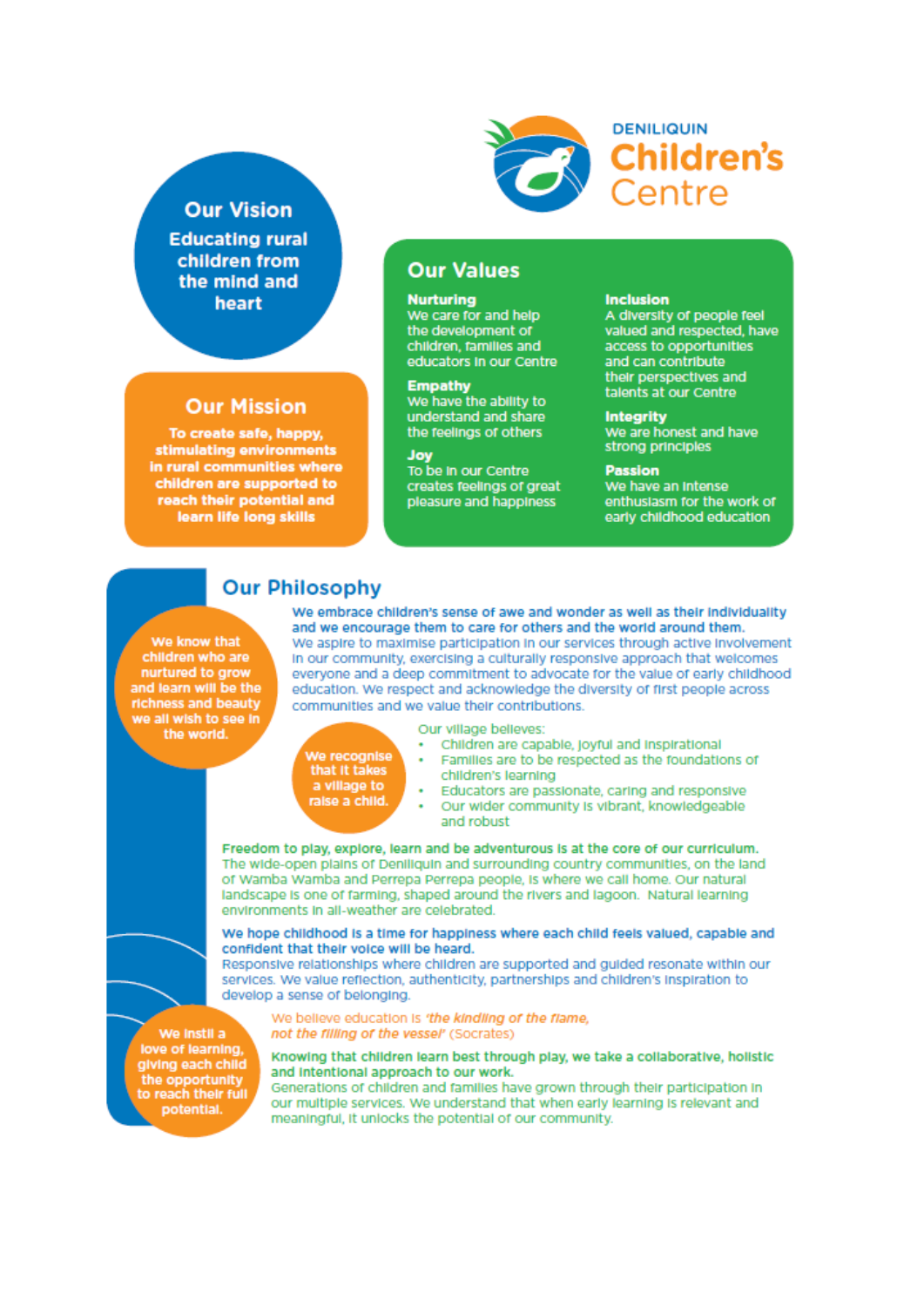# **Presidents Report –**



# **Completed by- Jo Burn**

2019/2020 has been a year that none of us anticipated or expected. To find ourselves still in the middle of the global pandemic COVID 19 has been incredibly arduous and has at times usurped a lot of energy from everyone associated with our Centre. In the early days (particularly during April and May 2020), simply keeping up with Federal Government announcements affecting our services was a daily task and our administration team lead by our dedicated General Manager Felicity Michael kept abreast of all developments and ensured families were kept informed of changes. Later in the year we then found ourselves following the New South Wales Premier's advice regarding border closures and travel restrictions. We are extremely appreciative of the calm and composed way in which our entire team focused on providing advice and childcare services of the highest calibre to our families. Well done to everyone. Felicity Michael was particularly outstanding during the height of the pandemic, providing continuity and reassurance to staff and families every day.

Our centre was able to support families employed in essential services during the pandemic with continual provision of high quality, play-based learning programs during the entire year. Our creative and innovative team also provided all families opportunities for remote and home learning experiences, which strengthened our relationships with our children, families and community. The dedication displayed by our team to keep themselves safe and healthy whilst continuing to engage children in meaningful experiences was beautiful to witness. Several staff members showed great dedication during this period to continue their studies as well. Silver linings …

We have sourced funding to improve our facilities – new fencing and stronger screen doors at childcare provide a safer environment and there has been significant thought and development to improve our outdoor learning areas of our childcare and preschool precincts. The mobile team are now able to prepare their venues for children more quickly with a new leaf blower!

We would like to express our most sincere thanks to our entire leadership team who have steered the organisation through this tumultuous period beautifully. Donna Crane, Tammy Cairnduff and Heidi Plant – we are so lucky to have your compassionate leadership qualities and we must also thank Melanie Penglis and Kellie Stubbings for the commitment they displayed during their time in their leadership roles and continue to display. Kellie Crossley continues to provide policy and procedural support of the highest quality. We are so lucky to have her.

The Management Committee is dedicated to steering the organisation through its next change – converting our organisation from an incorporated association to Company Limited by Guarantee. This is planned to be a major focus during 2021. The Management Committee will continue to provide exceptional financial oversight and governance of the organisation we are all so proud to serve. I would like to formally thank the 2019/2020 committee for their time, commitment, passion and vision - Vice President Eliza Eastman, Treasurer Sophie Pisasale, Secretary Cathy Bliss and committee members Hayley Purbrick, Jennifer Laird, Amber Farley, Michelle Sienna, and Emily Small. COVID 19 has shown that we are able to effectively conduct monthly meetings remotely – this has been another silver lining from COVID 19 and we are hopeful that future committees will continue this practice. It has been lovely to see younger children popping up on Zoom!

# *Jo Burn*

# *President- Management Committee*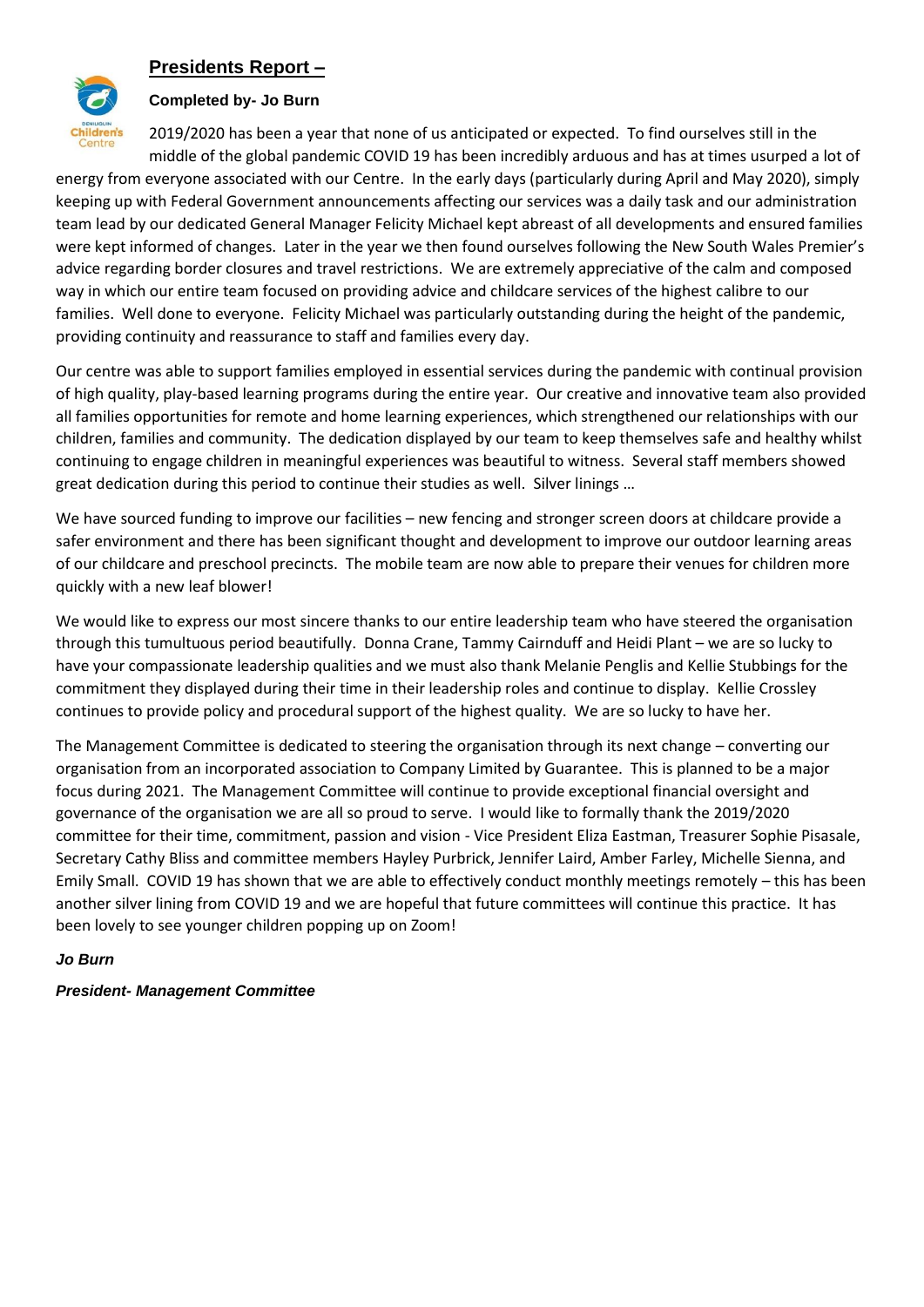**General Managers Report**



**Completed by Felicity Michael**

2019 20 has been a year of achievements and challenges.



## **Progress in Strategic Goal Areas**

#### **To be recognised for high quality, play based learning programs in safe, natural and inclusive environments**

We are on a journey of continual improvement. Undertaking the Assessment and rating process is a key part of this process Both the Preschool and Childcare services undertook A&R in 2019 which has resulted in many changes and improvements. The Mobile service has now moved under the National Quality Framework, and we anticipate will undertake Assessment & rating in the next 12 months. Our processes for compliance and quality improvement have also been developed as a part of this process. We now have a coordinated schedule for gathering data about quality across all services, which has input from both educators and families. This includes compliance audits, audits of other key quality areas and satisfaction surveys of families and employees. These inform quality improvement goals. Results of compliance and other audits are reported to the Management Committee in monthly reports and the Quality Improvement Plans for each service are updated and endorsed by the Committee on a quarterly basis.

Development of our physical environments continues with over \$34000 spent in 2019-20 on improvements to the environments for our children. Department of Education Quality Learning Environments funding was sourced for fences for the verandas for the infants rooms at childcare, installation of high strength screen doors for all of the classrooms and new outdoor tables and a garden plan. In the preschool playground this funding was used for replacement of shade sails and a new high density fence along Hardinge St.

Department of Education Drought Funding enabled us to secure a new shade sail for the childcare playground, installation of drinking bubblers and wash area in preschool and a satellite phone and leaf blower at Mobile. A Stronger Communities grant from the Edward River Council enabled us to install a mobile phone repeater at Pretty Pine Hall, to increase the safety of this venue.

Educational Program and practice have been at the core of our work in 2019-20. A review of the policy and development of a suite of tools, which incorporates training for educators who are implementing it has resulted in greater consistency across services. It also has increased the communication for assessment of children's learning and the learning cycle to families. This procedure and tools are being trialled in 2020.

#### **To build strong and collaborative relationships with children, families and communities**

August saw the completion and opening of the Community Hub as final stage of our redevelopment project This involved the redevelopment of the old childcare centre into a hub to house all of the admin team, a meeting room and the Toy Library by B Green constructions. The hub allows greater collaboration between services and support staff and also provides a welcoming environment for families to visit, feed or change their children while accessing our services. This was highlighted as a need in the strategic plan. The increased traffic has been of benefit to the Toy Library memberships.

COVID 19 has been challenging for the Deniliuqin Children's Centre, as well as our community. The March lockdown resulted in only essential workers accessing our services. The Federal Government announced Free Childcare from April to June 30 to ensure families didn't withdraw their children. This was followed by the NSW government announcing the Free Preschool package which was in place for Term 3 and Term 4. Attendance during this time dropped- with average attendances in April in Mobile 4%, Childcare 38% Preschool 27% The Centre was able to access Jobkeeper until July. The Management Committee were keen to ensure that as well as supporting families, we were supporting our workforce. Changes to leave were put in place, and staff supported to work from home if possible (admin) and that staff who chose to stay home were able to do so. Opportunities for remote and home learning experiences were also developed, with activity packs developed and distributed to all families both in hard packs and digitally. Storypark was used to communicate children and families who were at home- with group times and stories and craft activities shared. We also used this time of low numbers for all staff to undertake professional learning. Obviously, Hygiene and Infection control are the priority. Hand sanitiser, handwashing and physical distancing have all become embedded practices during this time. A risk assessment developed in March and has been revisited each month. Border restrictions caused changes to service provision and staffing, particularly for the Mobile service.

Bushfires in January had an impact on our service with smoke affecting air quality. Processes were developed to monitor air quality and change service provision based on this.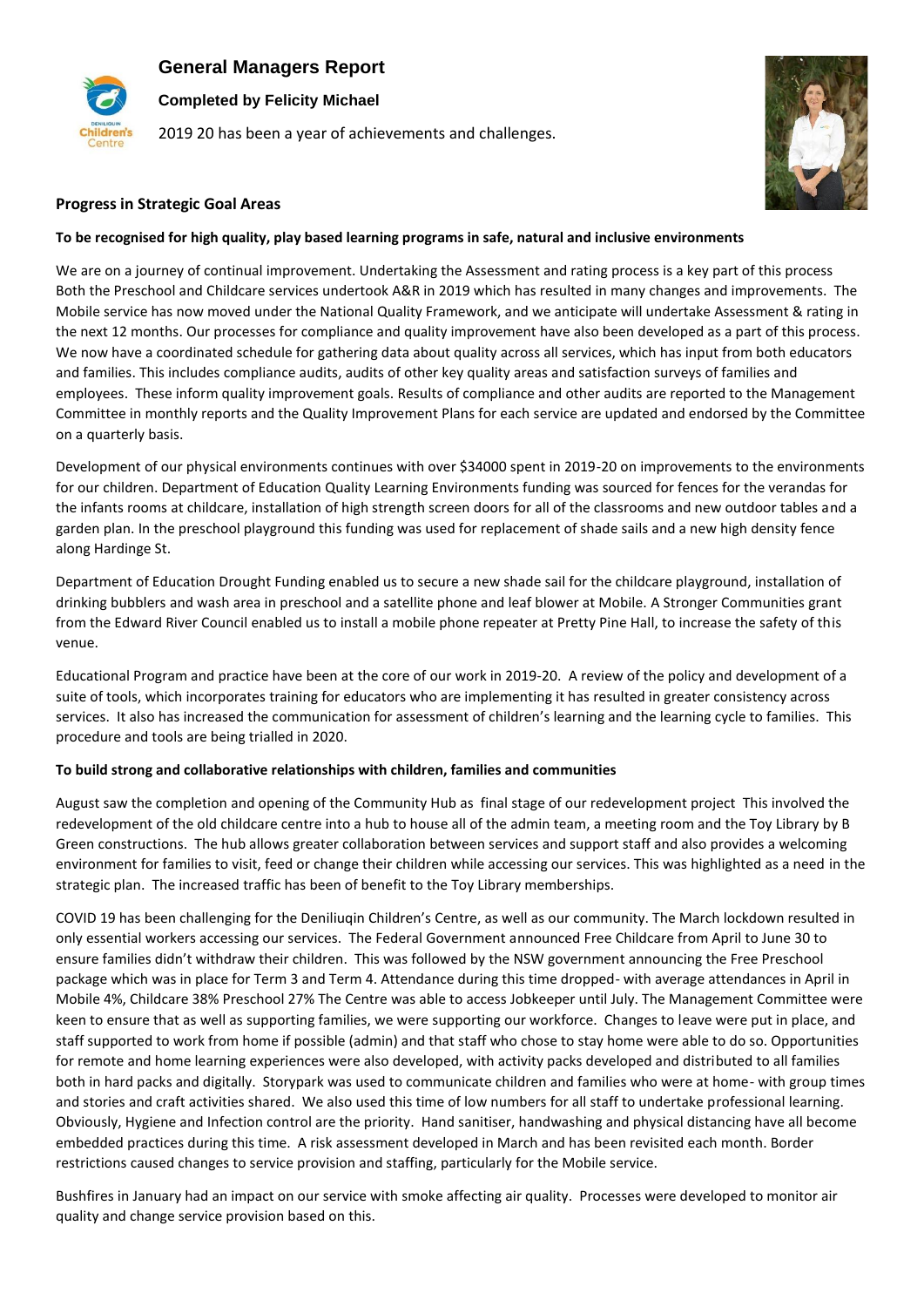#### **To be an employer of choice that supports a motivated and qualified team**

Leadership development was a key focus for the organisation. All Position Descriptions were reviewed in 2019. These incorporate Key Performance Indicators and the organisation values. In each service, the focus has been on developing a "distributed leadership" model based on the preschool service and current research in Early Childhood leadership, where the Lead Educators direct the operation of the room, under the mentoring and guidance of the Nominated Supervisor. Training in March for all Lead Educators and Assistant Lead Educators resulted in key skill development and goal setting for these leaders. We also invested in ongoing mentoring for our Educational Leaders/ Nominated Supervisors to support these lead educators with Early Childhood consultant Catharine Hydon. A trial of a separate Educational Leader and Nominated Supervisor was established in the childcare centre in January. Mel Penglis stepped into the Educational Leadership position and Donna Crane the Childcare Nominated Supervisor position on secondment. Kellie Stubbings did a wonderful job filling in as the Nominated Supervisor at the Preschool for 6 months.

## **To be a well governed, financially sustainable, value driven organisation**

Numbers at each of our services have grown over the past year, particularly in our newly expanded childcare centre. Occupancy in the childcare centre increased from 86% (av. 43 children per day) in June 2019 to 96% (av. 48 children per day) in June 2020 and in the Mobile service from 28% (35 children per week) in June 2019 to 44% (55 children per week) in June 2020. Preschool remains stable at around 95%.(av. 42 children per day) This is a credit to the leaders and educators of these services who have worked to develop the relationships and trust of families and children.

To help support this increased number of children and families, we have reviewed our admin processes and employed an additional 12 hours of admin support per week.

Fees have not been increased since July 2019, and for much of 2020 they were at \$0 (due to government COVID initiatives). The admin team have also focused on improvements in debt recovery processes.

NSW Fair Trading has recommended that we change organisation type from incorporated association to Company Limited by Guarantee. The Management Committee have resolved to move ahead with this process, with the aim of completing the migration by June 30 2021.

The Management Committee have undertaken annual governance training in March.

#### **To be a community leader in environmental sustainability**

Each service continues to have sustainability projects as part of their quality improvement plans. This year a Sustainability Week gave educators the opportunity to plan experiences for and promote the initiatives being undertaken in their service.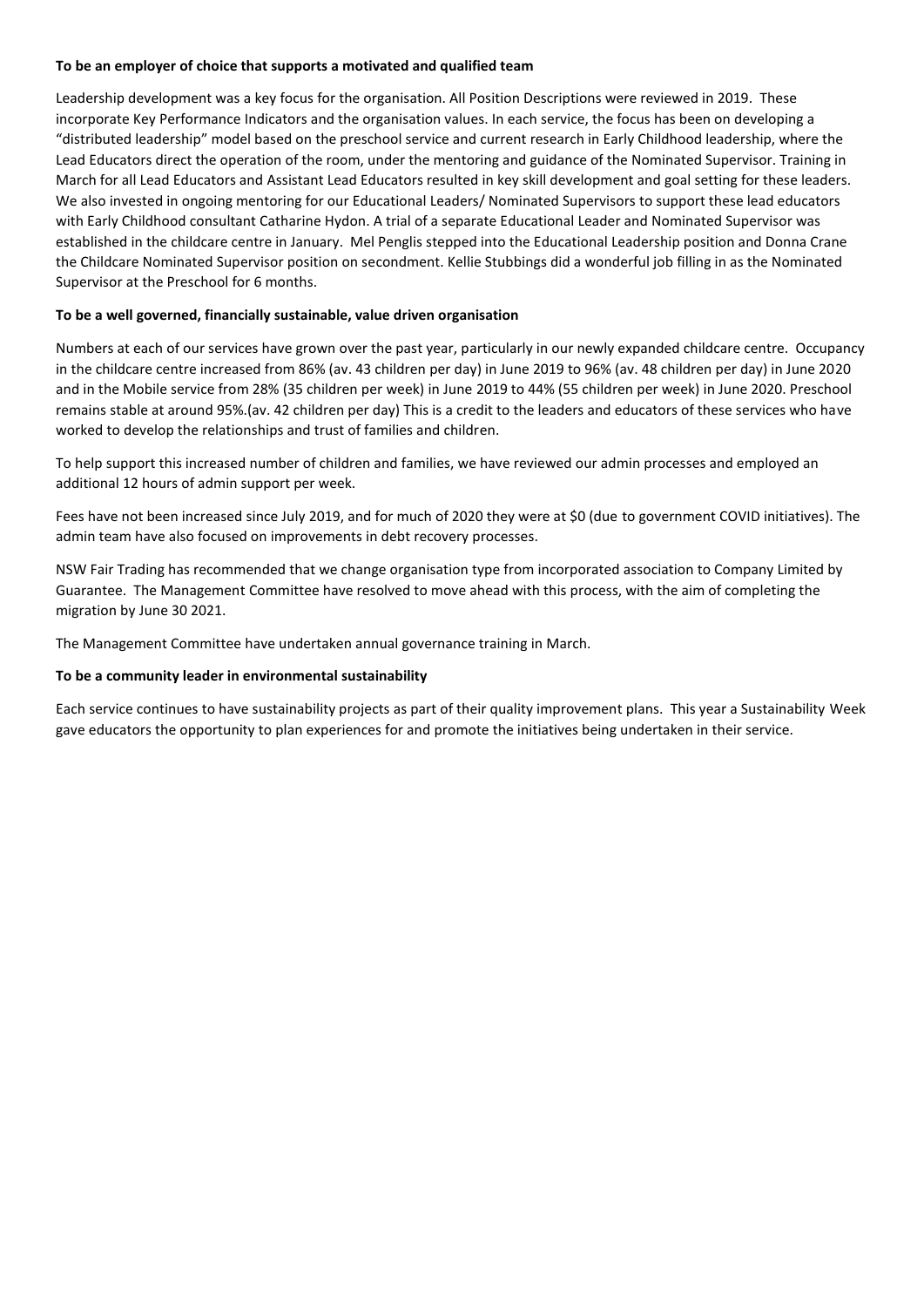# **Quality Coordinator report- completed by Kellie Crossley**





#### **Service Overview**

Supporting quality and compliance across all services by building capacity of the Nominated Supervisors and providing tools and support is integral to the role.

## **Service focus for the year-**

All services rolled over the organisation quality improvement goals from 2019, which made sense as continued progress against these goals was required. Support and resources have been provided to each of the Nominated Supervisors to help them make progress.

Policy and Procedure development with a minimum of two policies and related attachments reviewed and development each month.

Preparation for the Assessment and Rating visit at both Preschool and Childcare- involved mock assessments and compliance audits.

System/s improvement to ensure continuous improvement and achievement towards business plan strategies.

Covid-19 planning and review of hygiene and infection control in March/April was also been a focus

## **Highlights for the year**-

*Educational Program and Practice* -A new Educational Program and practice policy and procedure was developed, through extensive consultation with the Leadership team and support from Catharine Hydon. Tools were developed to support educators to program and document children's learning. In addition, organisational training was rolled out to support the educators. The tools and procedure have been trialled during 2020. Feedback from Lead educators has been positive so far.

*Position description review*-Early child hood educator position descriptions were reviewed and renamed to include the organisation values and Key performance Indicators (KPI's). This process provided greater role clarity around roles and responsibilities.

*Policy and procedure review* – The review cycle has been improved, with careful consideration of what policies require extensive consultation versus time spent rolling out the policy to ensure a more effective use of educator time. The system changes always require work in the background to support the policy.

#### **Community involvement**-

*Rural Fire Service (RFS)*- Provided support and advice with the development of the new Bush Fire Policy for the organisation which was timely due to the fire danger in early 2020.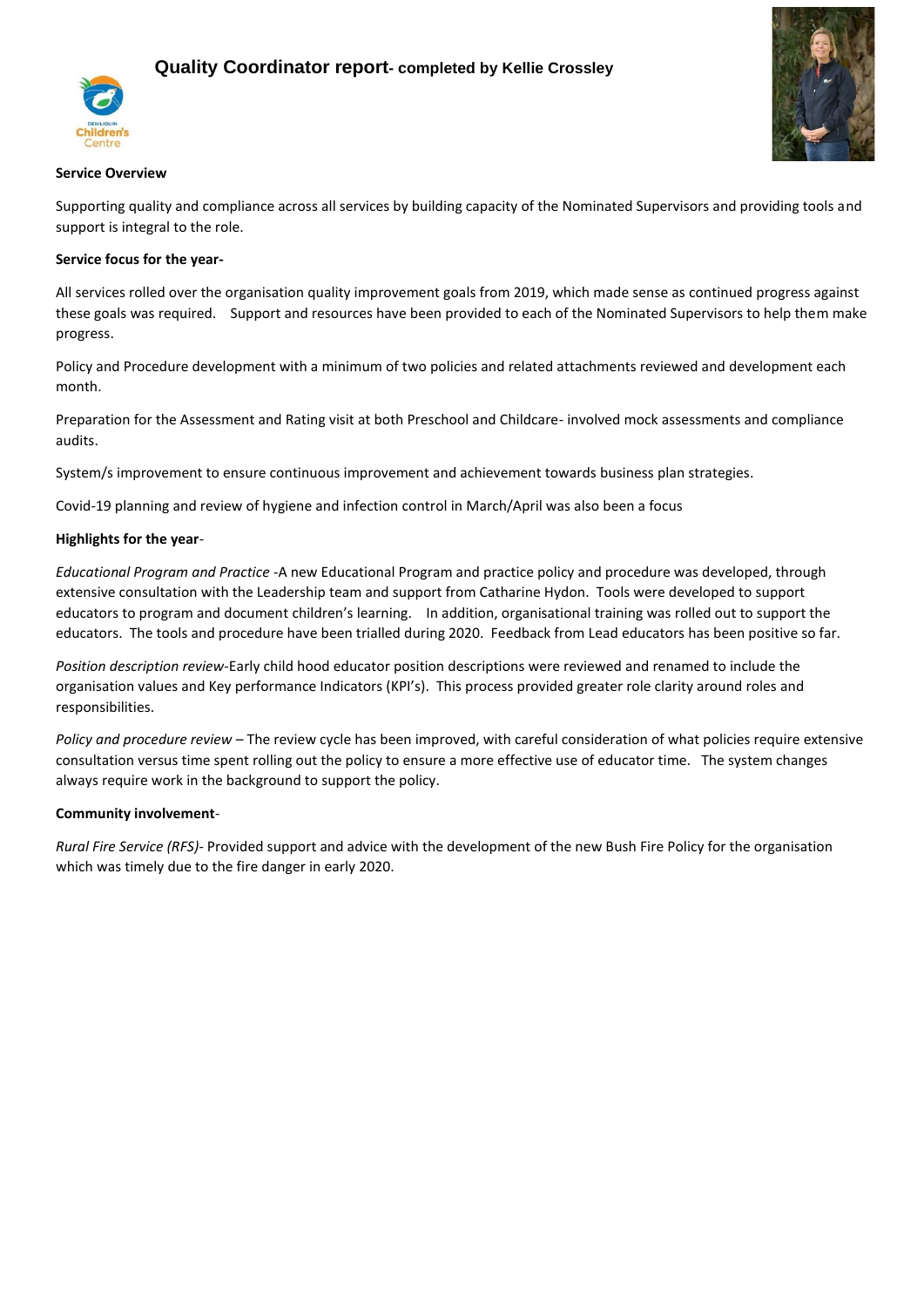# **Service Report for the Preschool Service**



**Completed by: Donna Crane/Kellie Stubbings Nominated Supervisors**



#### **Service Overview**

The Deniliquin Preschool is a meeting not-for profit service offering a high-quality preschool program to children aged 3-6 years in the local and surrounding area. Our service offers 2 separate age groups to cater to the developmental needs of specific ages. We are a two-unit service, each room consisting of up to 22 children. Each rooms program is delivered by a 4-year trained early childhood teacher, a diploma qualified educator, and two assistant educators. We operate 40 weeks of the year, offering a 7.5-hour day 8:15-3:45 and families have access to our APSC program until 5:15pm every afternoon. Our high-quality program consists of both child initiated, and teacher led design. Our service in collaboration with Dysons offer a bus service to and from preschool for our rural children.

Magpie Room- Monday/Wednesday Young 4s, Tuesday/Thursday 4/5s, and Friday due to lack of 3-year-old enrolments has been a young 4/5 group.

Magpies 57 children M/W 22 T/Th 22 and Fri 22 Pelicans Room- Monday/Wednesday 4/5s, Tuesday/Thursday 4/5s, Friday 4/5s (third day) Pelicans 41 children M/W 20 T/Th 20 and Fri 20 Total 98 children APC care current children enrolled Mon - 11, Tue/Thur - 12, Wed – 12, Fri - 8 Each group consists of the same children and educators. This provides children with consistency to build relationships and reach quality outcomes in the program. **Service focus for the year**

# **QA1: Educational Program and Practice**

To make the program and practice more responsive to children and available to families.

We have committed to embed the new tools in the Educational Programming and Practice Policy and Procedure which was rolled out to the organisation at the beginning of this year. There are 10 tools in total which assist all educators to follow each child's planning cycle twice across the year. Lead Educators have completed a Program and Practice survey about the tools to gather feedback

# **QA2: Children's Health and Safety**

Embed healthy lifestyles into the minds of children and educators.

As part of our commitment to embed healthy lifestyles all educators completed munch and move training. We are embedding the munch and move principles into our daily routine and the fundamental movement in our outdoor program. We conducted the sustainability audit as a team and looked at our service and what we do to actively contribute to sustainable practices and outcomes for children, families, and educators at preschool. Something that we all recognised and were immensely proud of that is embedded at preschool is the vegie gardens the children have been enjoying investigating and caring for our garden. Children have also been taking home some of the produce to share with their families. We have embedded sustainability monitors in the program with the lights monitor and water monitor.

Educators from Preschool, along with childcare and mobile attended a training in February with Marc Armytage on Risky play. Educators said that it challenged thinking around risk taking. He challenged ideas around risk and how that contributed to children's development. Educators that attended shared some of the thought-provoking ideas with other educators Preschool hosted STEPS, State wide Eyesight Pre-schooler Screening The Steps program is an initiative of NSW Health and offers all 4 years old children free vision screening.

All staff completed COVID-19 infection control online training which covered the fundamentals of infection prevention and control for COVID-19.

# **QA3: Physical Environment**

The outdoor environment meets the needs of the children, educators, and the community.

We had a working bee to clean out and organise the shipping container and shed so as allow greater access to resources for children in the outdoor program. New Bubblers, a washing station and new shade sails has been installed in the outdoor yard. A New sandpit was installed in the in the pelican yard and the children have been enjoying the larger space in the Pelican yard with the extension with the new fence The magpie children are enjoying more indoor/outdoor time engaging in their learning environment with the magpie veranda extension. Through the PDR process it was recognised that we would like to do something with the back yard off the staff room, ideas were seating, sensory/bush tucker garden, sensory path, water fountain.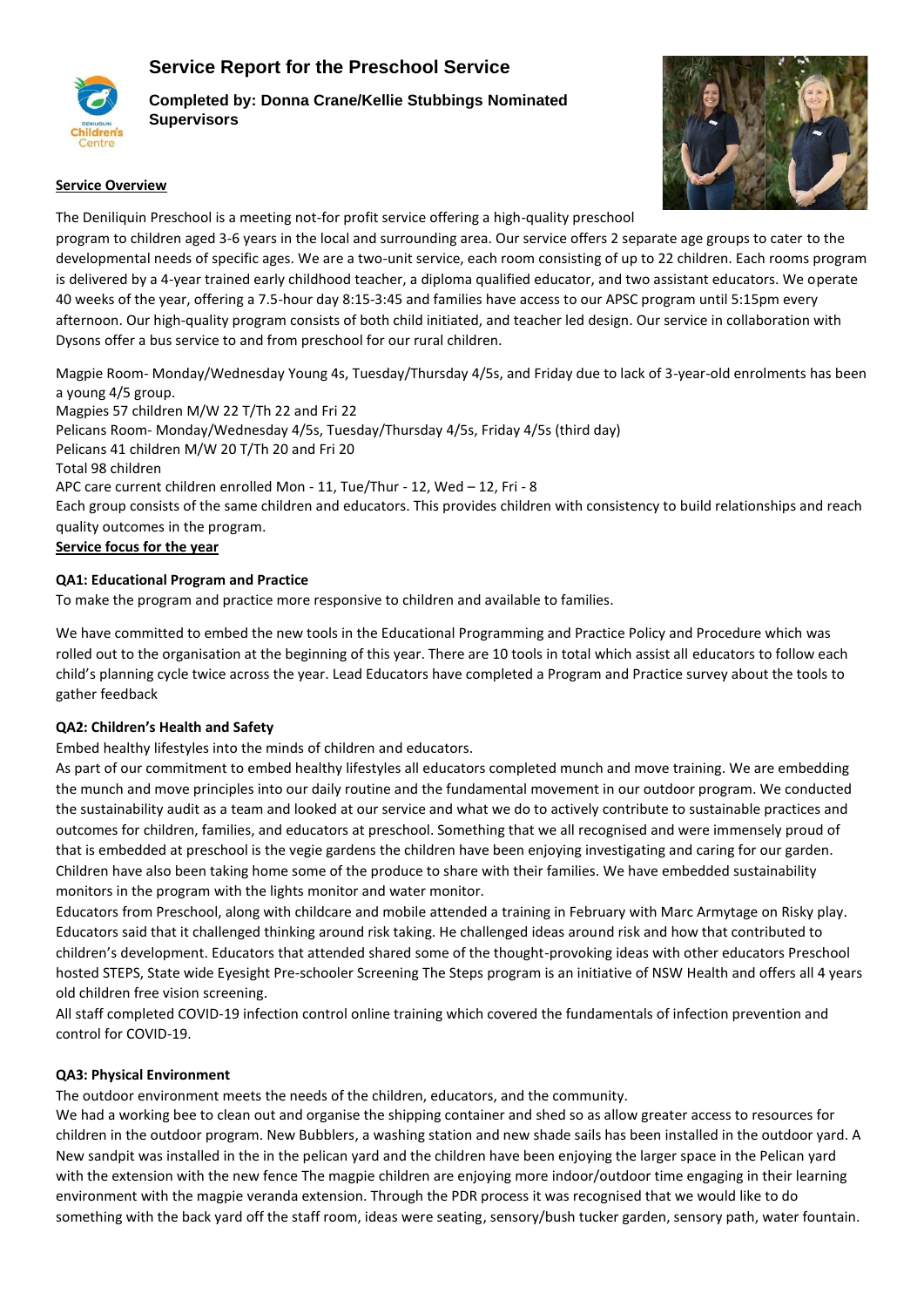And to move the fire pit This has been added to our Quality Improvement plan Outdoor project plan to assist in creating a calming and intentional learning space for educators and children.

## **QA4: Staffing Arrangements**

Develop an engaged and quality team.

Lead educators attended training with Catherine Topics included, effective communication/ understanding different personalities and your own, having tricky conversations with staff and families, effective delegation, dealing with conflict and organisation and time management

Educators mentioned that they found the training highly informative and engaging. The training centred on being a leader and the different styles of leadership. At the training Catherine asked everyone to think of something that challenges them and turned it into a goal, throughout the training we reflected on our goal and came up with actions to achieve the goal in the future. These goals and actions became part of our PDR goals.

Throughout the PDR process educators elected a training which complemented their professional goal. All educators have now completed this training and are implementing actions into their practice.

All educators completed an Employee engagement survey. This gave us feedback on how educators felt about expectations, supports, opportunities and professional development. All responses recognised that they felt supported, had opportunities to learn and grow and that educator wellbeing and self-care was important

## **QA5: Relationships with Children**

We will be responsive, reflective, and engaged with every child.

The family profile tool and child profile tool we have been able to get a better understanding of each child's interests, strengths, challenges, and emerging skills. which help drive the program and children's goals. Through our commitment to the Educational Programming tools we have been implementing higher end Childrens Education and care. We are allowing our children to be more actively involved in their program with the introduction of sustainably champions and room projects.

#### **QA6: Collaborative Partnerships with Families and Communities**

Develop and maintain respectful partnerships with family and community.

We welcomed over 50 families to our meet and greet night. We had a sausage sizzle and provided an opportunity for our children to become familiar with their room, educators, and peers before the child came the next year.

Families also attended a Family information night start this year where the NS and the teachers presented to families an outline of their child's preschool year, benefits of playbased learning and an opportunity to ask questions.

Families completed a Family satisfaction survey to give us feedback on how supported and informed of their child's learning and development they were 100% of families surveyed said that the environment is welcoming and interesting and felt supported during COVID-19.

We are working with the Edward River Art Society to implement 2 projects in our outdoor environments. These will be double sided mural panels that will be attached to the fence along the lagoon walk and the painting of murals onto our shipping container. The shipping container and shed has been painted grey in preparation and we are scheduling a meeting with the ERAS to discuss ideas that educators have come up with.

# **QA7: Governance and Leadership**

Develop effective systems at DCC that build professionalism and a high-quality service.

This Year there was a leadership change at Deniliquin Preschool. It was the start of a Leadership mentoring program Donna went to Childcare as Nominated supervisor and remained Educational Leader of Preschool and I was appointed acting Nominated Supervisor at preschool. This was an opportunity to build the skills, knowledge, and professionalism of Leaders under the guidance of Donna and the leadership Team I also received mentoring with Catharine Hydon

I am very thankful for the opportunity to be mentored by these exceptional Leaders Donna, Felicity and Kellie. My knowledge and understanding in effective management as nominated supervisor has deepened and grown. Donna made the decision to stay at childcare and with that Heidi Plant has now been appointed as Preschools Nominated supervisor and I look forward to supporting her as her 2IC

**Highlights for the year**

# 1. **Assessment and Rating Visit**

We undertook our assessments and rating visit on the 31<sup>st</sup> July. Overall, it was a rushed and unpleasant experience that left us all feeling a bit overwhelmed as it was not what we expected or anticipated. I feel that we put our best selves forward on the day and presented a QIP that represented our service and the distance that we have travelled. Our overall rating is meeting the National Quality Standards although we had several standards that were exceeding the national quality standard.

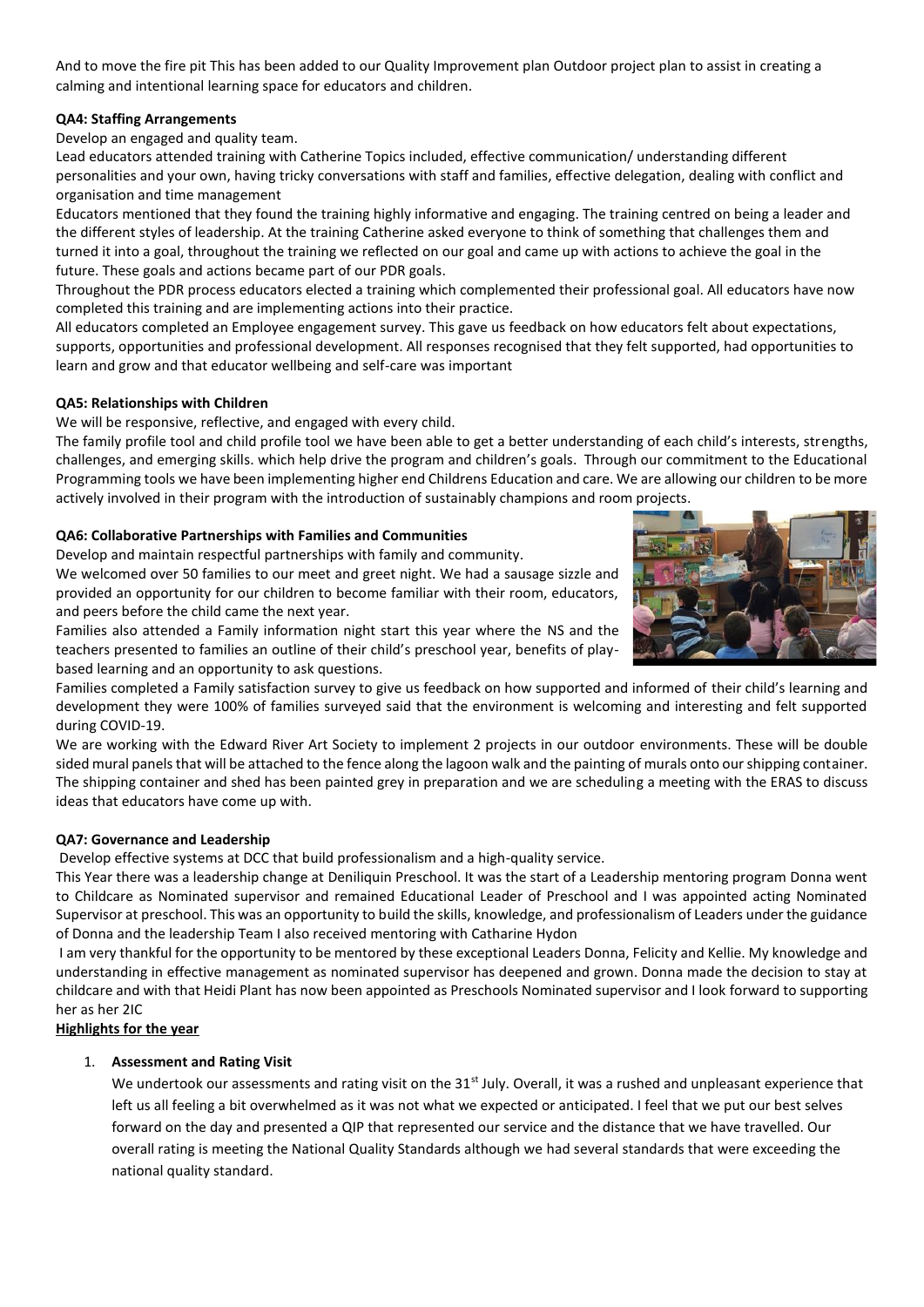#### **2. Vegie garden show entry trophy**

The preschool entered a basket of fresh produce into the Deniliquin show that had been grown in their vegetable garden. The basket of preschools produce was that outstanding that we received the Frank Fisicaro Memorial Trophy for most outstanding exhibit. With the prize money that was collected more seedlings were purchased to plant with the children into the vegie gardens.

The preschool enters artworks every year and this year entered produce out of their extremely successful embedded vegetable gardens.

#### **3. Mathoura Station Excursion**

The preschool magpie children 5-year-old group had an opportunity to see a huge paddock of wheat on their amazing excursion to Mathoura Station. This was organised as in the learning program the children had been growing their own wheat which stemmed from a child's interest. The children also had the opportunity to learn about other farm

> activities such as shearing sheep and looking at old farm machinery and had

a look at what was left of an old blacksmith's shop The bus trip was quite a hit too.

# **4. Maintaining relationships with families and educators and Health and safety during covid-19**

With the COVID-19 outbreak, the preschool team sent out videos of storytelling and group times as well as home learning packs for the children and families who were

choosing to isolate. This helped to keep the children and families engaged and provide some normality to being isolated, for them to see they are still a valued part of our Preschool family even if they are choosing to stay at home. We already had embedded important hygiene and safety practices at preschool, but these have been reflected on and strengthened in this time. Both Families and educators though the survey have responded that they felt supported in this time.

#### **Community Involvement**

Over the years we have supported many charity events together but because of Covid-19 this has restricted the amount of community activities we have been able to participate in. This has had to look differently so as we could still participate. We have still celebrated Mother's Day, PJ and crazy hair week for Asthma foundation, and a parent came to Preschool to read us a story in French. We also participated in the National Simultaneous Storytime 2020. National Simultaneous Storytime (NSS) is held annually by the Australian Library and Information Association (ALIA). Every year a picture book, written and illustrated by an Australian author and illustrator, is read simultaneously.

Before the outbreak we had ST George Bank Dragon come and visit and we held Father's Day/Footy Colours Week: where we celebrated our dads and special people through lots of fun activities and raised awareness and funds for kids with cancer. We look forward to being able to actively participate in community events in the future.





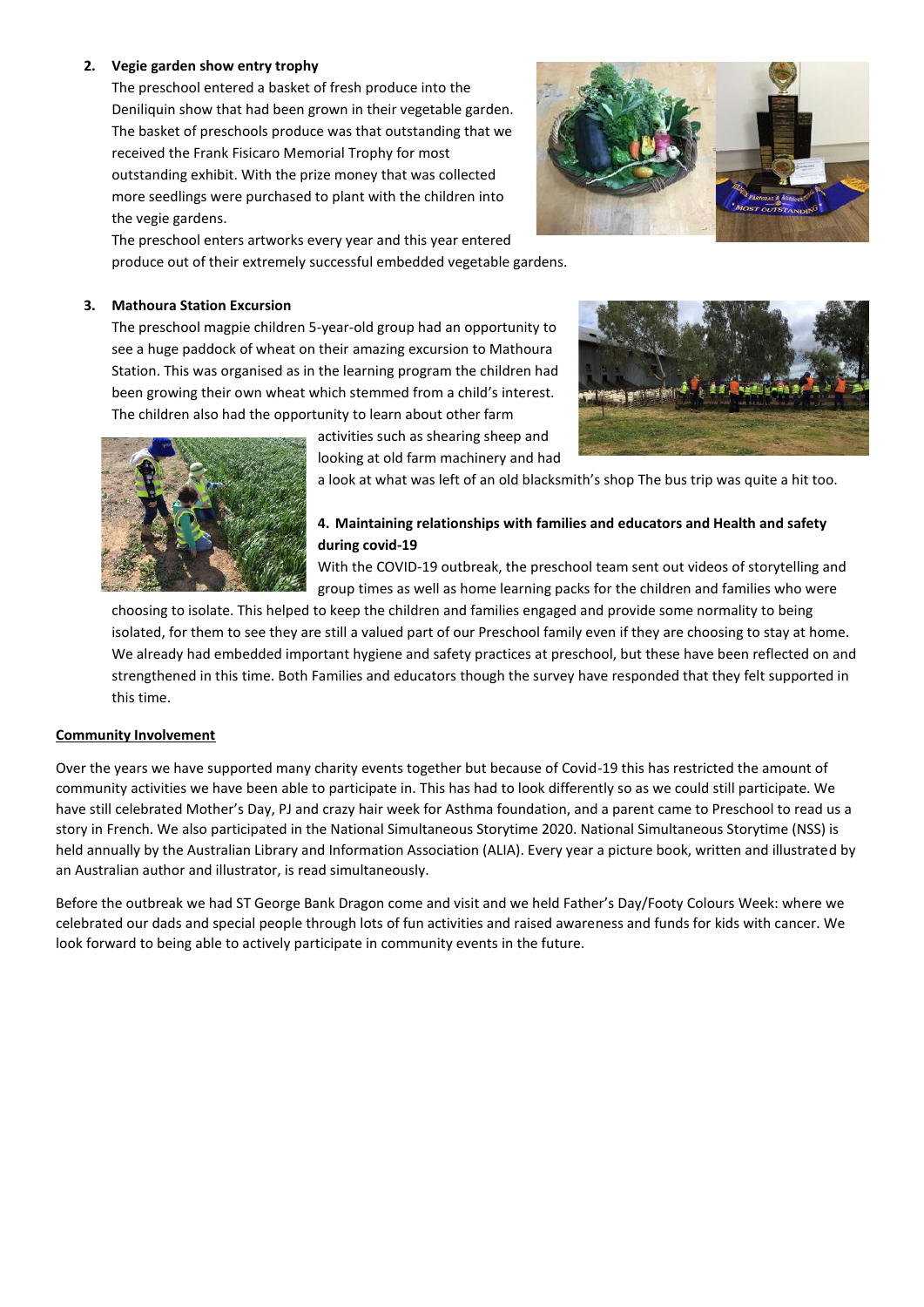# **Service Report: Deniliquin Child Care Centre**



# Completed by: **Donna Crane/ Melanie Penglis, Nominated Supervisors**

#### **Service Overview**

Deniliquin Child Care Centre is licensed for 55 children per day, five days per week. Our operating hours are 8am-6pm. Our Centre comprises of four rooms:

- *Puggles (0-1) – 9* children, four educators. Total current enrolments- 16 children.
- *Possums (1-2) –* 11 children, four educators. Total current enrolments-23 children.
- *Joeys (2-3) –* 14 children, four educators. Total current enrolments- 26 children.
- *Wombats (3-6)* up to 19 children, 4 educators Total current enrolments- 36 children.

We currently have a total of 101 children with permanent enrolments at the service and cater for the care and education needs of 88 permanent families within the local and surrounding communities. We also offer casual care to families who access the Preschool Service, and the Mobile Child Care and Preschool Service. Of these families, at least 5 children are consistent casual enrolments over the School Holidays, who have either accessed the service in the past or have siblings who attend the Child Care Service.

The Deniliquin Children's Centre employs twenty-three educators as primary educators within the Child Care Centre. In 2020 we have supported 4 cert 3 trainees, 4 diploma trainees and 1 school-based trainee.

#### **Service focus for the year**

**QA1: Educational Program and Practice-***Make program and practice more responsive to children and available to families.* The leadership team reviewed the educational program and practice policy and developed an in-depth procedure and a set of tools for all educators to be able to better understand and contribute to the cycle of planning. 12 months was dedicated to the new tools and procedure and will be reviewed by the leadership team toward the end of 2020. Lead educators were asked to reflect on the tools and procedure via a survey, which focused on the functionality, layout, and language of the documents. Overall, more educators have a clearer understanding of the cycle of planning and how to contribute to children's documentation. The simple layout of the observation tools has allowed more educators to learn how to record observations and intentionally link the learning to the EYLF.

#### **QA2: Children's Health and Safety**-*Embed healthy lifestyles into the minds of children and educators*

We have continued to embed excellent systems in our Kookaburra kitchen, Kellie Crossley has continued to support Debbie in providing a healthy and delicious home cooked menu each fortnight for our children and educators. We ensure every child who requires a modification to their diet, such as food allergy, intolerance, or modification has a plan in place for the Kookaburra kitchen staff, educators and families.

In 2020 we introduced a Work Health and Safety Officer in each service, their role is to oversee and coordinate with the nominated supervisor on WHS systems such as emergency evacuations, risk assessments, risk identification and maintenance, first-aid audits, logging of safety checklists, hygiene schedules, incident, injury, illness and trauma records. This role is vital to ensuring compliance systems are regularly maintained and implemented. Felicity has been an amazing support to our WHS reps this year, coordinating regular meetings, trainings, and mentoring.

**QA3: Physical Environment-***The outdoor environment meets the needs of the children, educators, and the community.* We have a steering committee overseeing an Outdoor Project Plan that will ensure that our outdoor environment will become a space that evokes wonder, curiosity, and adventure for our children. Currently we are aspiring to have a bike track, swings, larger softfall area, hill/mound, music wall, a cubby and mud kitchen area and extra shaded areas for play. Already we have achieved an outdoor dining area, planted trees, erected a shade sail, had the Garden Planner come with a drone to take aerial images to support our planning.

#### **QA4: Staffing Arrangements-***Develop an engaged and quality team*

We have undergone many staffing changes over the last year, with maternity leave, new trainees, and leadership change. We have undertaken a new PDR cycle; educators have attended an online professional development webinar and set actions into their PDR plan. I feel educators are engaged and feeling supported in the workplace even throughout a global pandemic. This was reflected in the 2020 'educator satisfaction survey'. We will continue to grow and support each educator through their PDR goals and have begun to offer allocated time at each team meeting for all educators to complete their reflection and update their actions.



#### **QA5: Relationships with Children-***We will be responsive, reflective, and engaged with every child.*

Relationships with children are the foundations of each educator's practice. It is in evidence in educators work with children. The new program and practice tools support all children to be more holistically represented in our programs and planning cycle. We are engaging children in each step of the process. Children's voices are evident in their learning, the program, the room goals, and projects. The data from the child profiles drive individual outcomes for each child. Lead educators are using the tools in a respectful and meaningful way for all children and are supporting all educators to be actively contributing to children's learning and documentation.

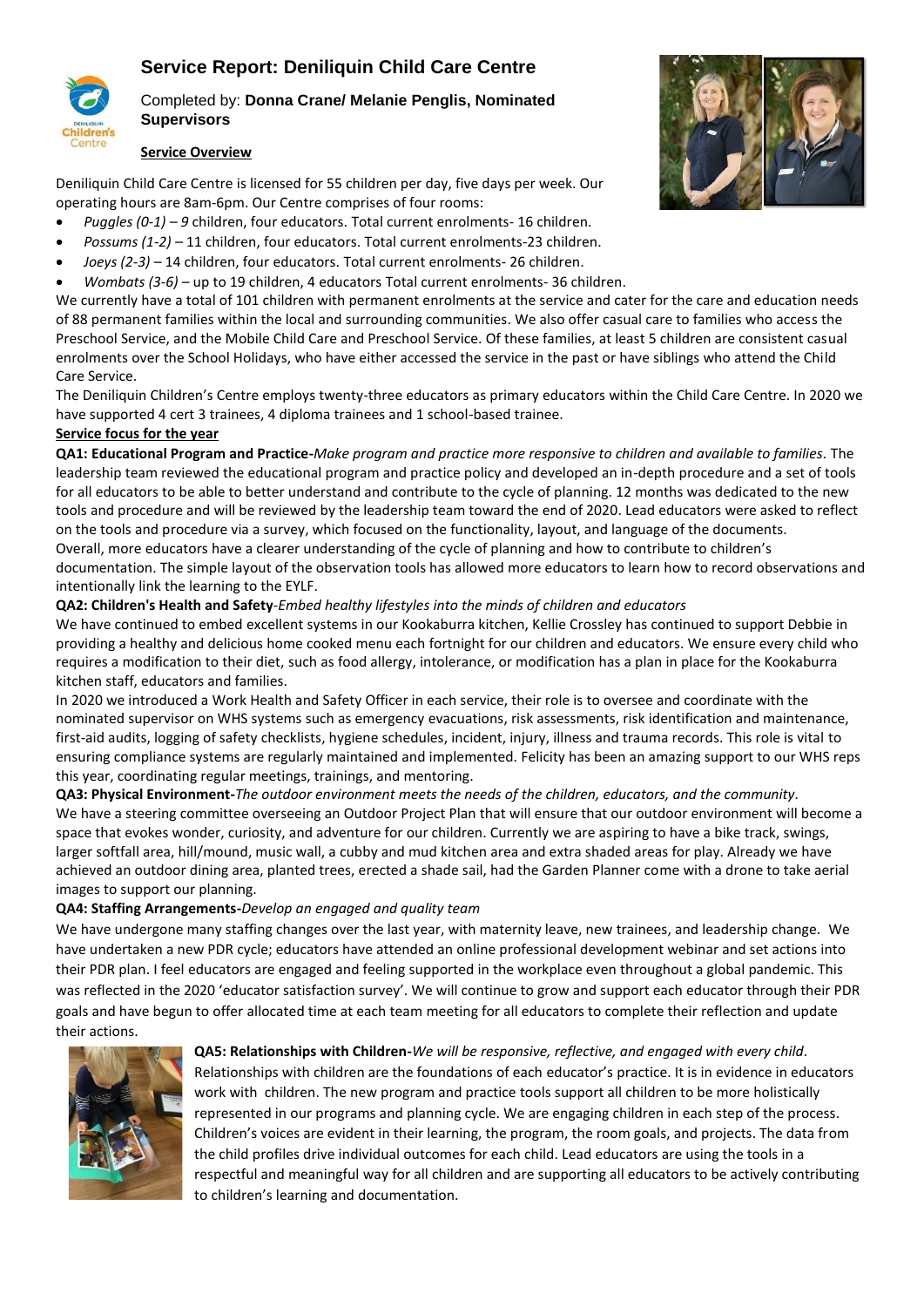**QA6: Collaborative Partnerships with Families and Communities-***Develop and maintain* 

*respectful partnerships with family and community.* We were well on our way to embedding greater opportunities to be actively involved and seen in our community, we had scheduled quarterly excursions, booked our special person's celebrations, sought permissions to get out and around the block and then Covid-19 pandemic hit! This pandemic has altered not only our service but our community as a whole! Our way of living and being has shifted, but through our relationships with families and our community we have continued to be able to provide high

quality outcomes. We supported our families through up to date and accurate information, we supported both educators and children to stay at home if that was their choice, we adjusted our way of programming and sent home educational and fun packs for children to access whilst they were in isolation at home, we found ways to connect through Storypark and over the fence, we maintained a safe environment for children, families and educators to attend, we had an action plan in place to ensure this occurred every day. All this would not have been possible without trusting relationships and excellent support from our GM, QC and Management Committee.

**QA7: Governance and Leadership-**Develop effective systems at Deniliquin Children's Centre that build professionalism and a high-quality service

We separated the roles of Nominated Supervisor and Educational Leader. February 2020 brought great change within our leadership team as I went into childcare as the full-time Nominated Supervisor, Melanie went into the role of Educational Leader 4 days a week and Kellie Stubbings acted as the Nominated Supervisor of the Preschool. This was a mentoring and support plan for 6 months to build the capacity of leadership and to define the roles of NS and EL. This model brought as many challenges as it did rewards and ultimately cemented lasting changes of the leadership team. In this time, we have worked on many system changes Transitioning children, rosters, outdoor supervision, hygiene and infection control, regular audits just to name a few.

## **Highlights for the year**-

## **1. Changes to leadership model**

Defining the roles of the NS and EL are bringing greater outcomes to all stakeholders. The opportunity to have Catherine Hydon's mentoring for the Educational Leaders is proving to be so beneficial and will bring even greater outcomes for educators, programs, children, families, and leadership.

# **2. Embedding new program and practice tools**

The confidence the tools are bringing to educators and the outcomes to children's learning are amazing. They are bringing clarity to our work and enabling educational leaders to identify gaps and supports required.

# **3. Maintaining relationships with Orana during Covid-19**



Our children and educators reached out to one of our closest neighbours during the first wave of Covid-19. Our Wombats children painted pictures and hung them on the fence as messages of hope and friendship. In return the residents would hang their paintings and messages. The joy this brought not only the children, but the



community was beautiful. The residents would wave from the verandah and the children would wait eagerly by the fence everyday for any sought of communication. We will continue to connect to Orana and

the residents and are so looking forward to the day that we can do it in person.



**4. Community Involvement Relationships have remained the foundations of our service.** Our community involvement in 2020 has been limited due to the restrictions of the Covid-19 pandemic. We were still able to display our children's artwork at the local annual show in March, we had the St George Dragon Visit, we had to postpone many of our family celebrations such as grandparent read to me week, mother's day. We also had to cancel our annual Cupid



Undie Run team and Can assist high tea but we will put them back on the agenda for next year.

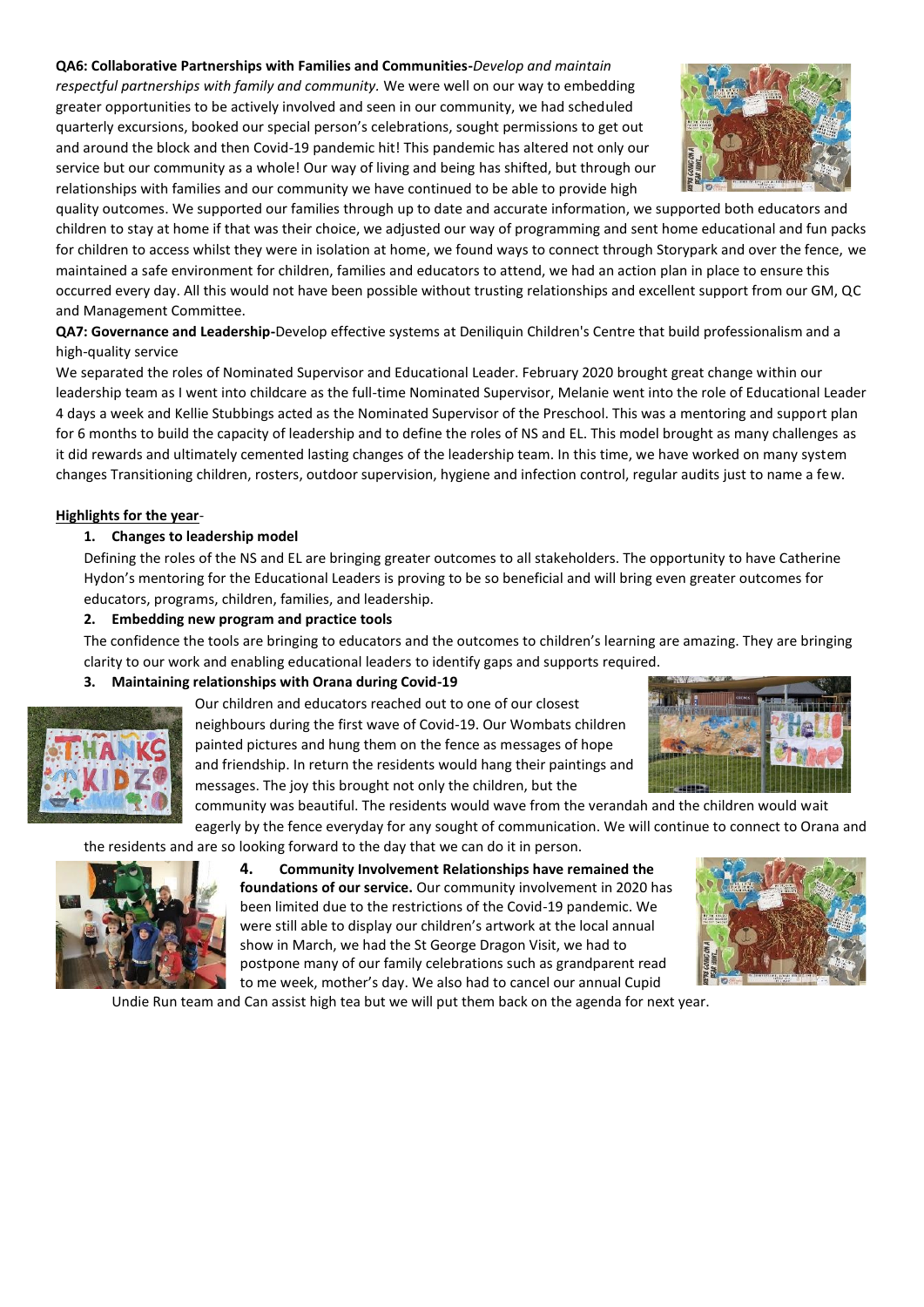# **Service Report: Deniliquin Mobile Children's Service**



Completed by: **Tammy Cairnduff** – Nominated Supervisor



# **Service Overview** –

The Deniliquin Mobile Children's service is privileged to educate children in rural and remote communities surrounding Deniliquin. We currently service Pretty Pine, Blighty, Wanganella, Wakool and Bunnaloo, providing childcare and preschool, running five days a week to meet parent's needs.

Our staff comprises of an Early Childhood Teacher, 3 x Diploma, a Diploma in training and a Certificate 3 . The team of dedicated educators prepare equipment and resources, travelling daily to our communities providing unique and interesting educational experiences tailored for each individual child.

Our Mobile community consists of 58 permanent children, 17 casual children across all venues from 42 families. We are funded through

- NSW Department of Education Preschool funding
- NSW Department of Education Long Day Care Funding
- Department of Education and Training (Commonwealth) Community
- Childcare Fund viability Funding
- Department of Education and Training (Commonwealth) Child Care Subsidy

#### **Service Focus for the year**

#### **Program/Documentation –**

Story Park continues to be an amazing tool for us to communicate to our families, having a tool that captures their child's learning and being able to get that to the families on the day, receiving feedback on their child's learning and also being able to receive notification about children's emerging interests and routines to inform our curriculum.

We have implemented and had training with new tools that were created to support educators in achieving a child's full learning cycle with quality outcomes. The new tools have assisted us in planning for the children's current and future learning and how it communicates children's learning and progress.

Development of our Preschool program and infants program with the help from our professional development, parent feedback and the teams reflective practices has allowed us to organise it in ways to maximise opportunities for each of our children's learning and development with focus on play base learning. The mobile team this year has been inspired with how the program is going and the families positive feedback but more importantly the children's engagement with them contributing their voices on ideas, interests and knowledge.

#### **Practices -**

This year has seen the implementation of a new and revised Educational Program and Practice Policy to ensure children's learning and development are guided by the learning outcomes of EYLF. Many hours of work went into this document to support educators to effectively implement the cycle of planning to enhance programs and practices. We continue to embed a responsive program to all stake holders. (Quality Area 1)

Embedding into our program children's health is still a major goal for Mobile. Each staff member on Mobile has undertaken Munch and Move training with certain educators championing this area of children's education. We have experiences on every program now for the education of children's healthy eating along with hygiene activities, teaching children about germs, hand washing, nose-blowing, and coughing. We have had great experiences with our bush walks and scavenger hunts and recently during COVID times (as all our playground areas at services were locked down), going back to some old fashion favourites with ball games being a hit and at the top of the list. (Quality Area 2 & 3).



From reflection for our Personal Development we are committed to becoming proficient with using our PDR tool to its maximum. We are using it as a mentoring program to support staff in acquiring new skills from the goals they have set. All staff have completed a personal webinar on topics related to their PDR with actions to move forward growing their professional standards with new knowledge and skills. (Quality Area 4).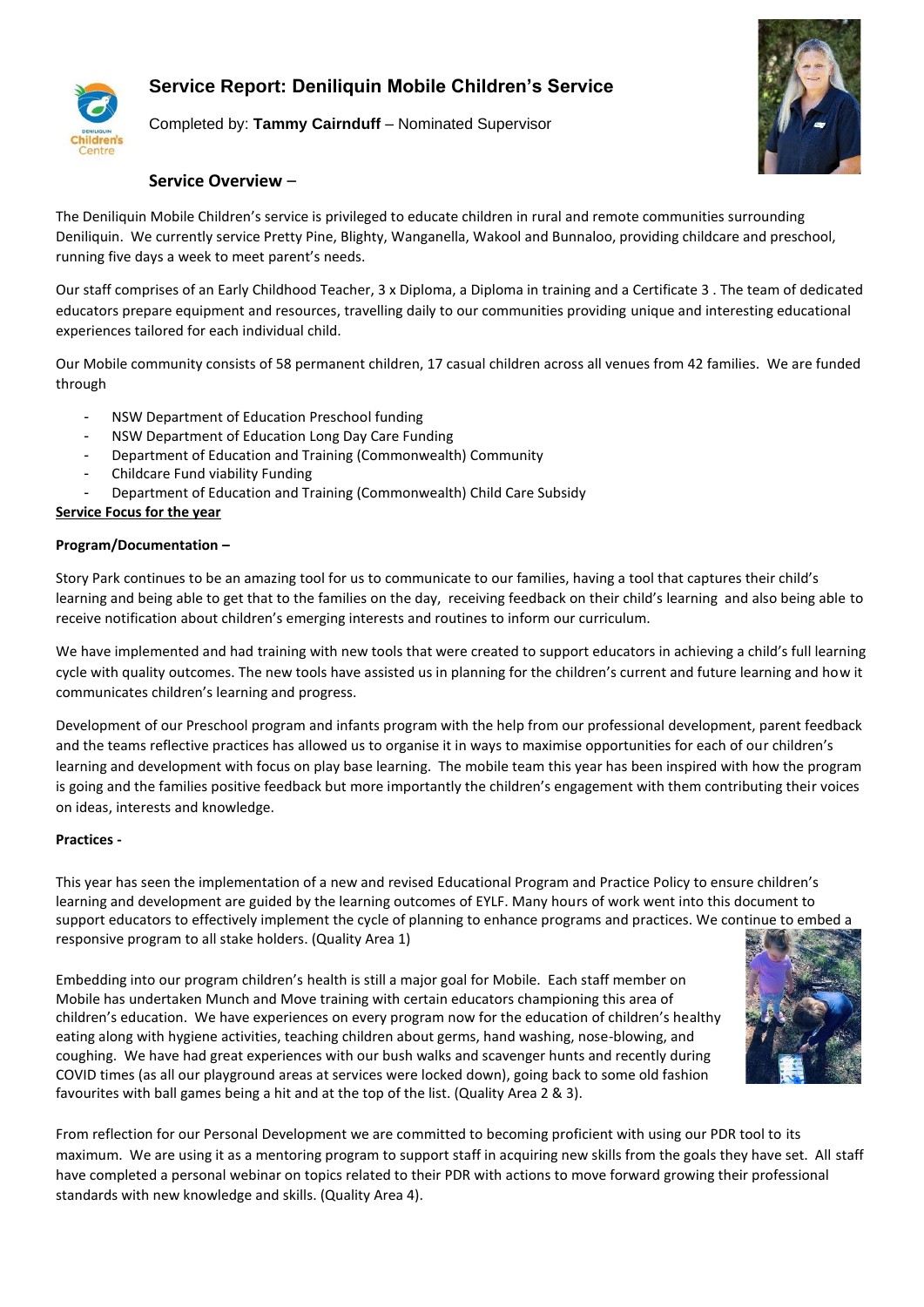Inspiring conversations with children during play has embedded a responsive and meaningful building of trust over our Services and engaged the children's voices for their learning opportunities following along their interests, with our revisit programs. Leaders on Mobile have utilised inclusion support for personal development along with growing skills to be more equipped to ensure all children's rights are being heard and implemented daily. (Quality Area 5)

Collaborating in partnership with community and families, we finished the last half of the year with the engagement of Karen Wilson for Cultural training which has helped us with our project of storytelling, giving us knowledge and advice which we have embed this year into our program. COVID times has stopped us having family functions and events, which we will aspire to continue with, after the world returns to some stability. While we have been waiting for this the Mobile team has been connecting with families and community through Story Park, videos, zooming and we are currently compiling a Community/Family Folder with information on the wider community, needs of families, needs of children, how to access and utilise resources (Quality Area 6)

From the end of last year and the start of this year the Mobile Service has been preparing for Assessment and Rating where we had the opportunity for an authorised officer come out and visit the service to support us in this process. Through this process we developed an action list which together we have worked through putting in place more detailed venue management plans, defining roles for Nominated Supervisor and Educational Leader as they are the same person, clear routines for staff at venues, detailed risk assessments for children/staff/families health and safety and audits for relationships, sustainability, indoor and outdoor. (Quality Area 7)

#### **Highlights for the year**



We have had some amazing experiences on Mobile over the past 12 months which the team presents in inviting and engaging ways, this is incredibly inspiring for all stakeholders. The children across all services went crazy about creatures in the ocean, which at the time we didn't have much in the ocean way on the truck except for some loose parts play and iPad technology. The next week the team had put together an amazing program with a full aquarium, the children were blown away, their faces, their questions, their participation was over whelming to see as an early childhood teacher. Mobile has created many incredible play and learning spaces this year which all have been highlights for the team.

We welcomed Wanganella to our Mobile Family at the start of 2020 and the community could not have been more welcoming. We have built wonderful relationships with new families and members of the community. The children have an amazing playground and hall to learn and grow in. We are spoilt at Wanganella through the friendship we have made with "Simo" the General Store/Post Office/Tavern owner, who brings the team over take away lunch sometimes, this being our only venue we don't have to make and take our lunch with us. We continue to build new relationships with the community at Wanganella and our service is growing all the time.



During COVID times the children's interest turned to nature and everything that was in their immediate environment.

Mobile has the amazing advantage of being in wide open spaces where there are no people to come into contact with. We had a great time investigating nature through bush walking and our scavenger hunts. These experiences the children worked together to navigate through their lists and find items while bush walking, sharing joy in their discoveries of their ever-changing landscape. Having these opportunities to offer bush walking on Mobile is always a highlight and such a privilege.

#### **Community**

Mobile has built great relationships over the past 12 months with inclusion support. We have been working with Kurrajong in providing strategies for best practice for the inclusion of every child attending Mobile. We have also finished our Cultural training with Karen Wilson who educated us story telling which we have embedded into our program and she continues to support us with valuable resources and knowledge.

Throughout the year the Mobile team has participated and hosted a range of community gatherings. Footy Colours Day celebrating the football finals, Father's Day which was very well attended by families sharing in a hotdog and outdoor games. lt is great to see everyone come together at these events, feeling connected to their community and you can really feel a sense of belonging participating alongside the children, families and friends. Even though we have had to scale down events with COVID from the start of this year we have worked hard to stay connected with our families, videoing story book time for the children also asking for input from our families to create programs.